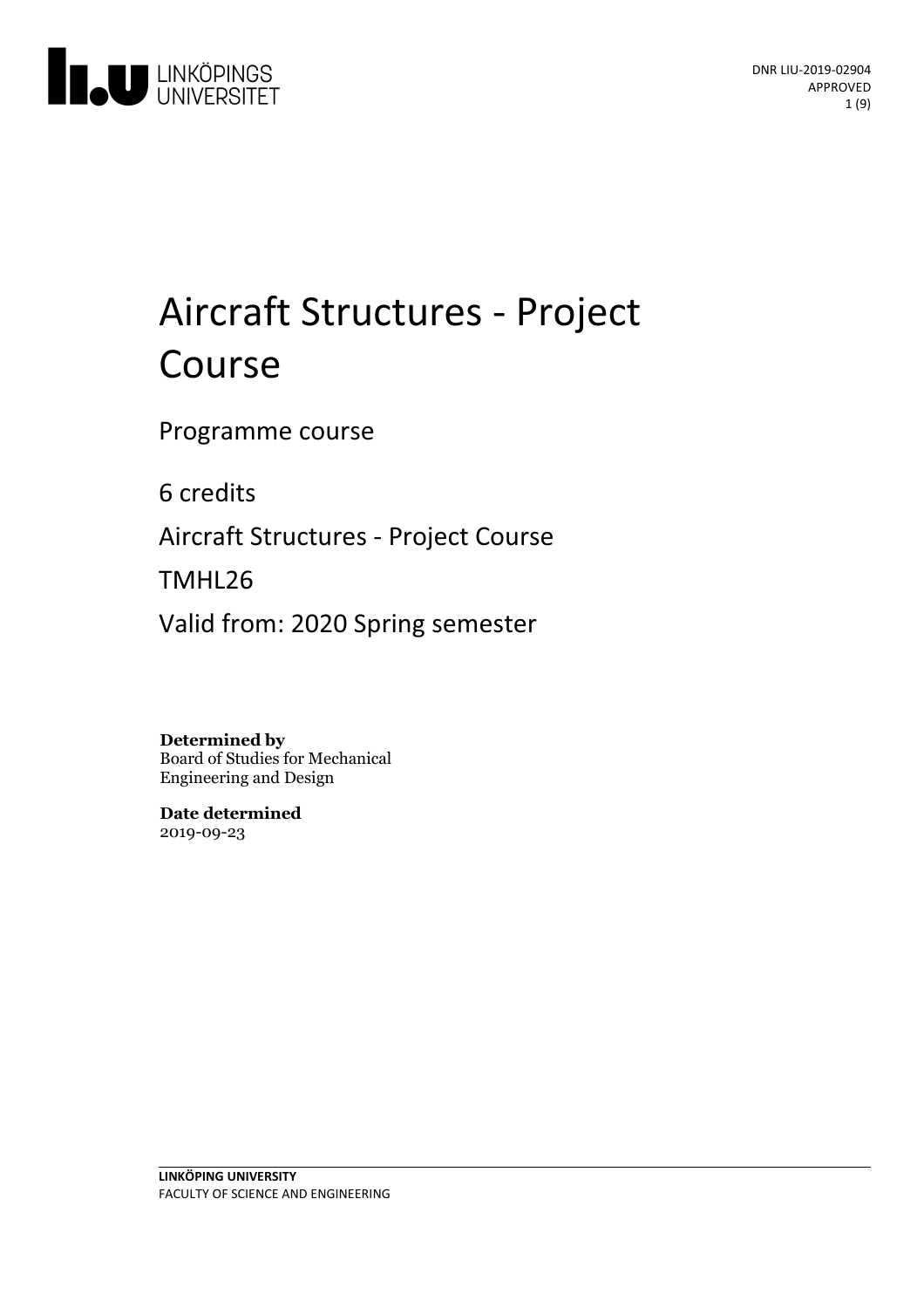# Main field of study

Aeronautical Engineering, Mechanical Engineering

# Course level

Second cycle

### Advancement level

A1X

# Course offered for

- Master's Programme in Aeronautical Engineering
- Mechanical Engineering, M Sc in Engineering

### Entry requirements

This course concludes a master profile for the M and AER program and it is required that the student has already passed the preparatory profile courses. Prior to the start of the course, the examiner/director of studies will verify that participating students have sufficient knowledge, see information under

Prerequisites.<br> Note: Admission requirements for non-programme students usually also include admission requirements for the programme and threshold requirements for progression within the programme, or corresponding.

# **Prerequisites**

The project work requires knowledge in Mechanics, Solid mechanics, Engineering

In addition, the student must have passed at least two of the following profile courses:

- Mechanics of Light Structures
- Advanced Material and Computational Mechanics
- Continuum Mechanics
- Damage Mechanics and Life Analysis
- Road Vehicle Dynamics
- Mechanics, second course
- Vibration Analysis of Structures
- Structural Optimization
- Multi Body Dynamics and Robotics

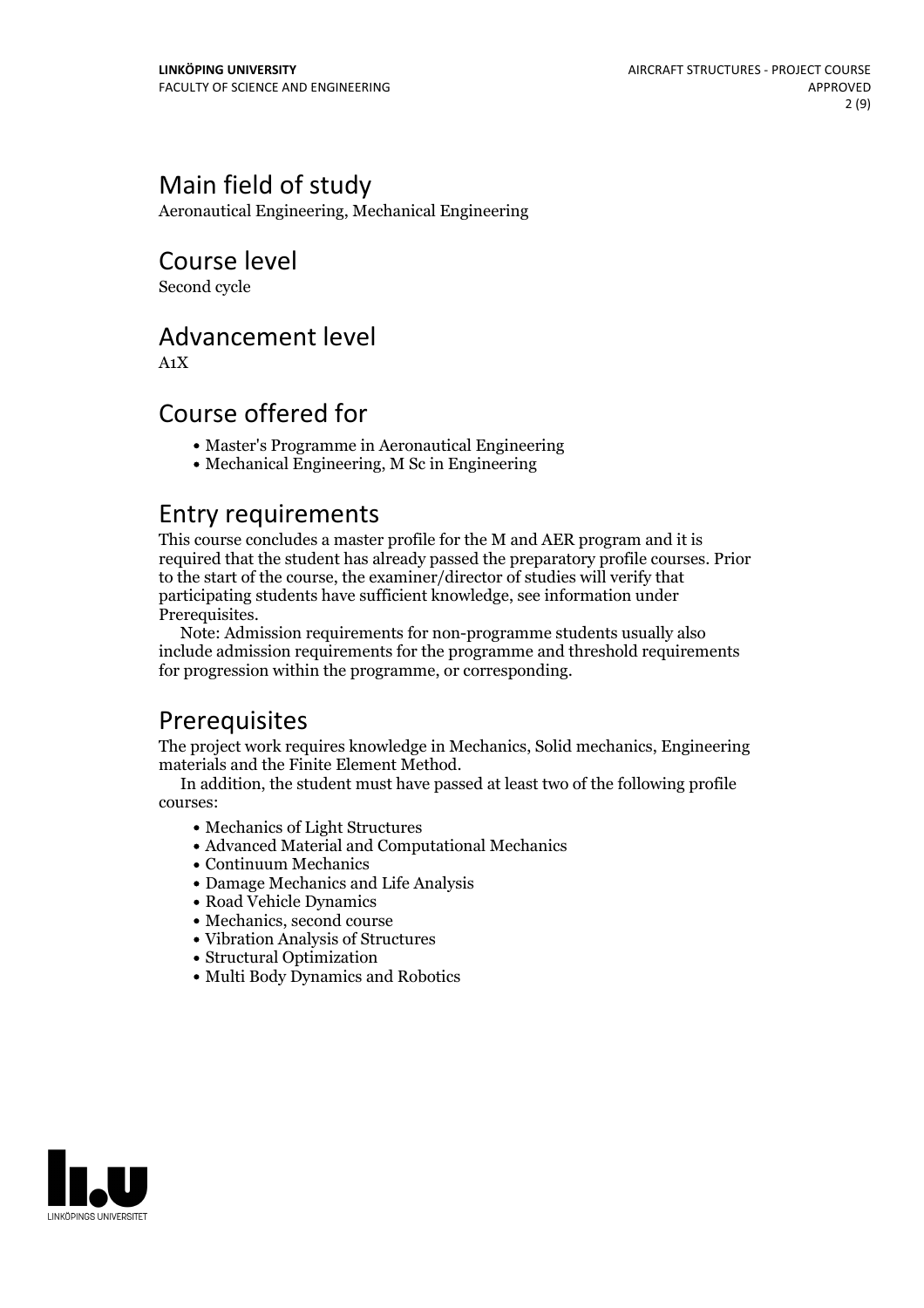# Intended learning outcomes

This course is aimed at developing skills for product development and/or computational analysis relevant to aircraft structures. Previously acquired skills are consolidated when applied to problems of interest to the aircraft industry. After the course the student should:

- be able to apply previously acquired skills in the mechanics of structures to integrated problems with relevance to the aircraft industry.<br>• have consolidated their knowledge in engineering science.<br>• be able to formulate, implement and update a project plan.<br>• have experience from working in a team
- 
- 
- to aircraft design.

### Course content

The course is based on a project that is inspired by a real problem in the aircraft industry. The students work with modelling, design and analysis of aircraft structures. There are also activities in project-specific technology.

# Teaching and working methods

The course is carried out as a project with regular project meetings. The result from the project is a written report and an oral presentation.

# Examination

PRA1 Project Work 6 credits U, G Grades are given as'Fail' or 'Pass'.

### Grades

Two grade scale, older version, U, G

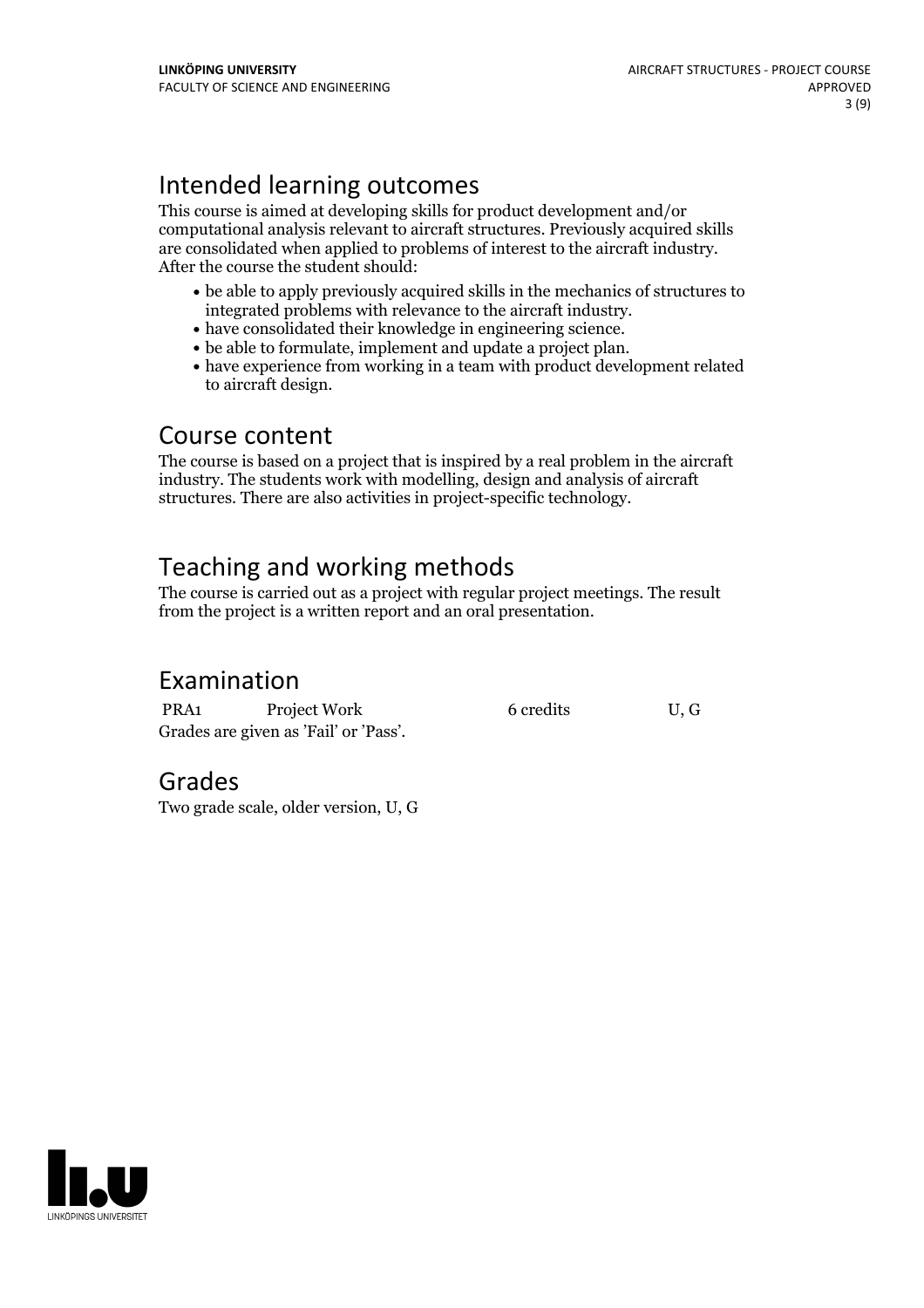# Other information

#### **About teaching and examination language**

The teaching language is presented in the Overview tab for each course. The examination language relates to the teaching language as follows:

- If teaching language is Swedish, the course as a whole or in large parts, is taught in Swedish. Please note that although teaching language is Swedish, parts of the course could be given in English. Examination language is
- Swedish.<br>• If teaching language is Swedish/English, the course as a whole will be taught in English if students without prior knowledge of the Swedish language participate. Examination language is Swedish or English
- $\bullet$  If teaching language is English, the course as a whole is taught in English. Examination language is English.

#### **Other**

The course is conducted in a manner where both men's and women's

experience and knowledge are made visible and developed. The planning and implementation of <sup>a</sup> course should correspond to the course syllabus. The course evaluation should therefore be conducted with the course syllabus as a starting point.

### Department

Institutionen för ekonomisk och industriell utveckling

### Director of Studies or equivalent

Peter Schmidt

### Examiner

Stefan Lindström

# Course website and other links

# Education components

Preliminary scheduled hours: 48 h Recommended self-study hours: 112 h

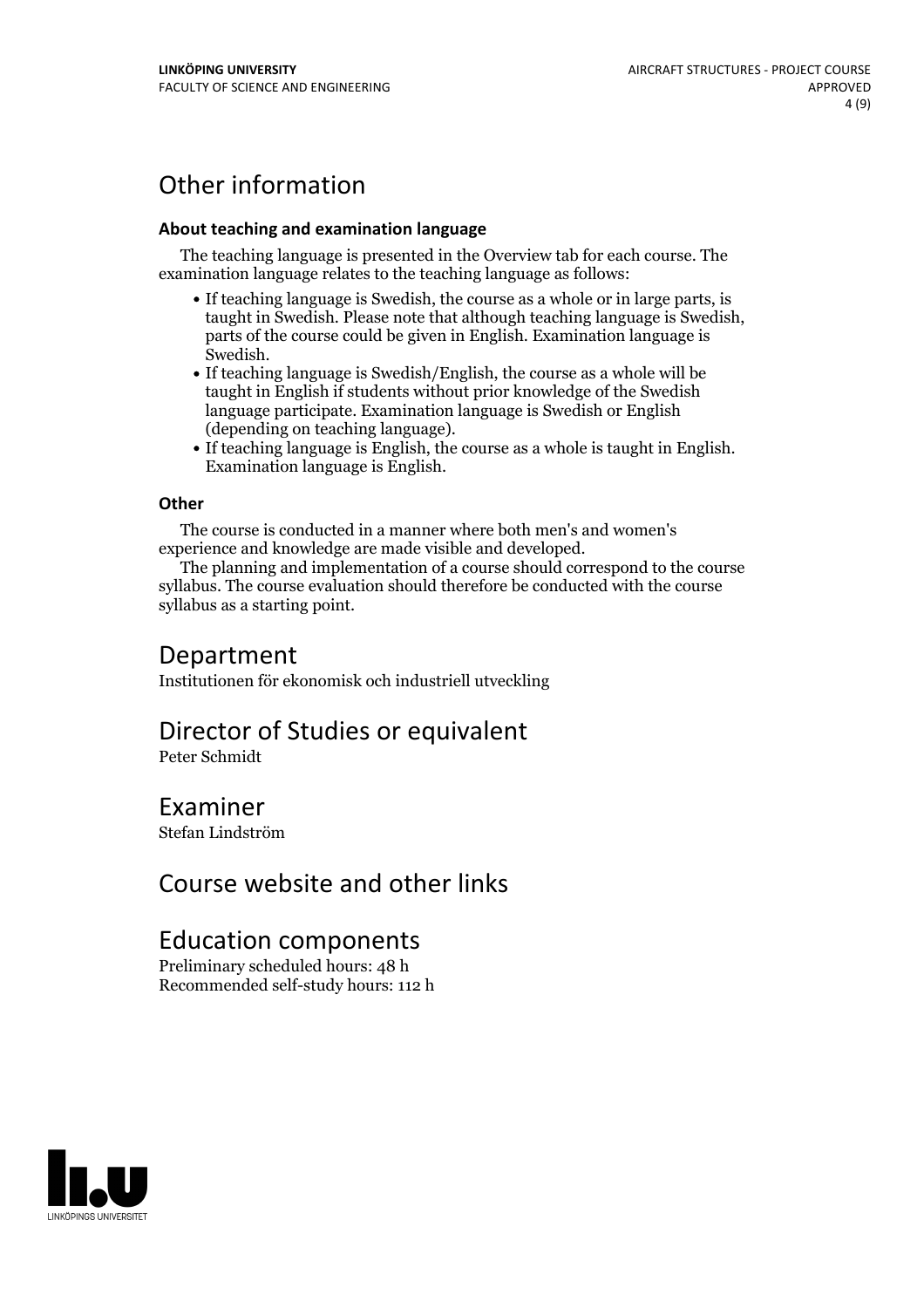# **Common rules**

#### **Course syllabus**

A syllabus must be established for each course. The syllabus specifies the aim and contents of the course, and the prior knowledge that a student must have in order to be able to benefit from the course.

### **Timetabling**

Courses are timetabled after a decision has been made for this course concerning its assignment to a timetable module.

#### **Interrupting a course**

The vice-chancellor's decision concerning regulations for registration, deregistration and reporting results (Dnr LiU-2015-01241) states that interruptions in study are to be recorded in Ladok. Thus, all students who do not participate in a course for which they have registered must record the interruption, such that the registration on the course can be removed. Deregistration from <sup>a</sup> course is carried outusing <sup>a</sup> web-based form: https://www.lith.liu.se/for-studenter/kurskomplettering?l=en.

### **Cancelled courses**

Courses with few participants (fewer than 10) may be cancelled or organised in a manner that differs from that stated in the course syllabus. The Dean is to deliberate and decide whether a course is to be cancelled or changed from the course syllabus.

### **Guidelines relatingto examinations and examiners**

For details, see Guidelines for education and examination for first-cycle and second-cycle education at Linköping University, http://styrdokument.liu.se/Regelsamling/VisaBeslut/917592.

An examiner must be employed as a teacher at LiU according to the LiU Regulations for Appointments

(https://styrdokument.liu.se/Regelsamling/VisaBeslut/622784). For courses in second-cycle, the following teachers can be appointed as examiner: Professor (including Adjunct and Visiting Professor), Associate Professor (including Adjunct), Senior Lecturer (including Adjunct and Visiting Senior Lecturer), Research Fellow, or Postdoc. For courses in first-cycle, Assistant Lecturer (including Adjunct and Visiting Assistant Lecturer) can also be appointed as examiner in addition to those listed for second-cycle courses. In exceptional cases, a Part-time Lecturer can also be appointed as an examiner at both first- and second cycle, see Delegation of authority for the Board of Faculty of Science and Engineering.

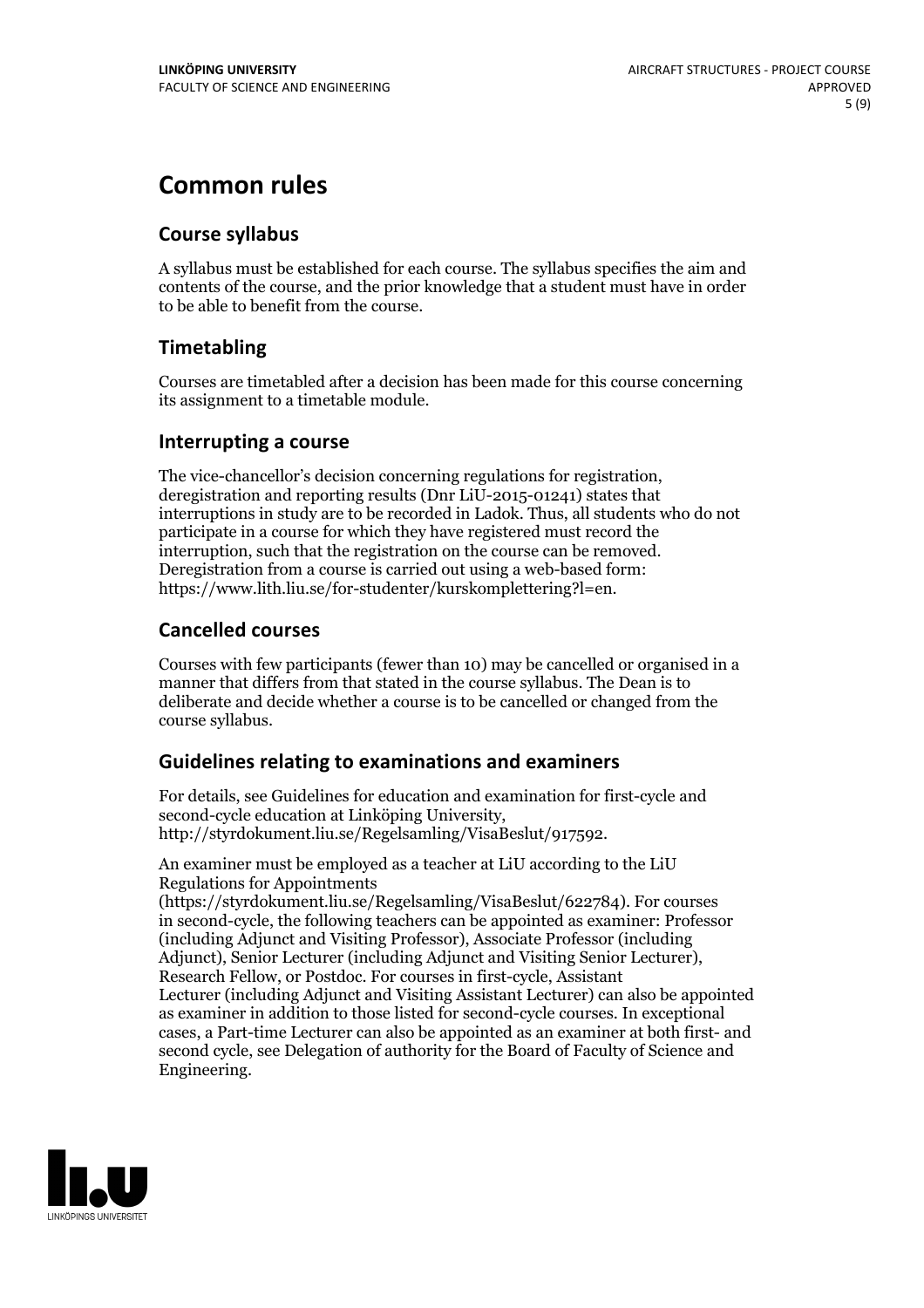#### **Forms of examination**

#### **Examination**

Written and oral examinations are held at least three times a year: once immediately after the end of the course, once in August, and once (usually) in one of the re-examination periods. Examinations held at other times are to follow a decision of the board of studies.

Principles for examination scheduling for courses that follow the study periods:

- courses given in VT1 are examined for the first time in March, with re-examination in June and August
- courses given in VT2 are examined for the first time in May, with re-examination in August and October
- courses given in HT1 are examined for the first time in October, with re-examination in January and August
- courses given in HT2 are examined for the first time in January, with re-examination in March and in August.

The examination schedule is based on the structure of timetable modules, but there may be deviations from this, mainly in the case of courses that are studied and examined for several programmes and in lower grades (i.e. 1 and 2).

Examinations for courses that the board of studies has decided are to be held in alternate years are held three times during the school year in which the course is given according to the principles stated above.

Examinations for courses that are cancelled orrescheduled such that they are not given in one or several years are held three times during the year that immediately follows the course, with examination scheduling that corresponds to the scheduling that was in force before the course was cancelled or rescheduled.

When a course is given for the last time, the regular examination and two re-<br>examinations will be offered. Thereafter, examinations are phased out by offering three examinations during the following academic year at the same times as the examinations in any substitute course. If there is no substitute course, three examinations will be offered during re-examination periods during the following academic year. Other examination times are decided by the board of studies. In all cases above, the examination is also offered one more time during the academic year after the following, unless the board of studies decides otherwise.

If a course is given during several periods of the year (for programmes, or on different occasions for different programmes) the board or boards of studies determine together the scheduling and frequency of re-examination occasions.

#### **Registration for examination**

In order to take an examination, a student must register in advance at the Student Portal during the registration period, which opens 30 days before the date of the examination and closes 10 days before it. Candidates are informed of the location of the examination by email, four days in advance. Students who have not

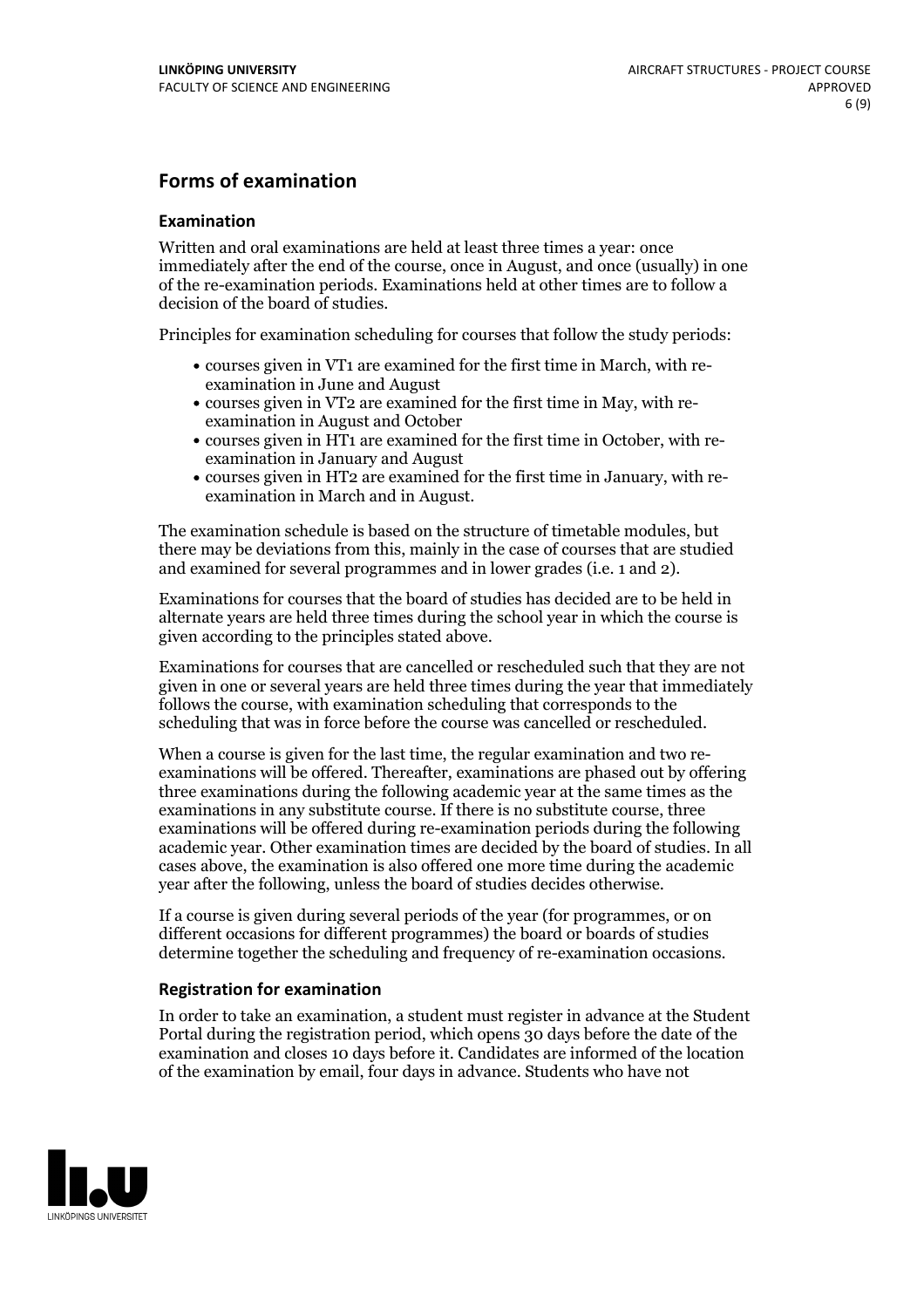registered for an examination run the risk of being refused admittance to the examination, if space is not available.

Symbols used in the examination registration system:

\*\* denotes that the examination is being given for the penultimate time.

\* denotes that the examination is being given for the last time.

#### **Code of conduct for students during examinations**

Details are given in a decision in the university's rule book: http://styrdokument.liu.se/Regelsamling/VisaBeslut/622682.

#### **Retakes for higher grade**

Students at the Institute of Technology at LiU have the right to retake written examinations and computer-based examinations in an attempt to achieve a higher grade. This is valid for all examination components with code "TEN" and "DAT". The same right may not be exercised for other examination components, unless otherwise specified in the course syllabus.

A retake is not possible on courses that are included in an issued degree diploma.

#### **Retakes of other forms of examination**

Regulations concerning retakes of other forms of examination than written examinations and computer-based examinations are given in the LiU guidelines

http://styrdokument.liu.se/Regelsamling/VisaBeslut/917592.

#### **Plagiarism**

For examinations that involve the writing of reports, in cases in which it can be assumed that the student has had access to other sources (such as during project work, writing essays, etc.), the material submitted must be prepared in accordance with principles for acceptable practice when referring to sources (references or quotations for which the source is specified) when the text, images, ideas, data,  $\vec{e}$  etc. of other people are used. It is also to be made clear whether the author has reused his or her own text, images, ideas, data, etc. from previous examinations, such as degree projects, project reports, etc. (this is sometimes known as "self- plagiarism").

A failure to specify such sources may be regarded as attempted deception during examination.

#### **Attempts to cheat**

In the event of <sup>a</sup> suspected attempt by <sup>a</sup> student to cheat during an examination, or when study performance is to be assessed as specified in Chapter <sup>10</sup> of the Higher Education Ordinance, the examiner is to report this to the disciplinary board of the university. Possible consequences for the student are suspension from study and a formal warning. More information is available at https://www.student.liu.se/studenttjanster/lagar-regler-rattigheter?l=en.

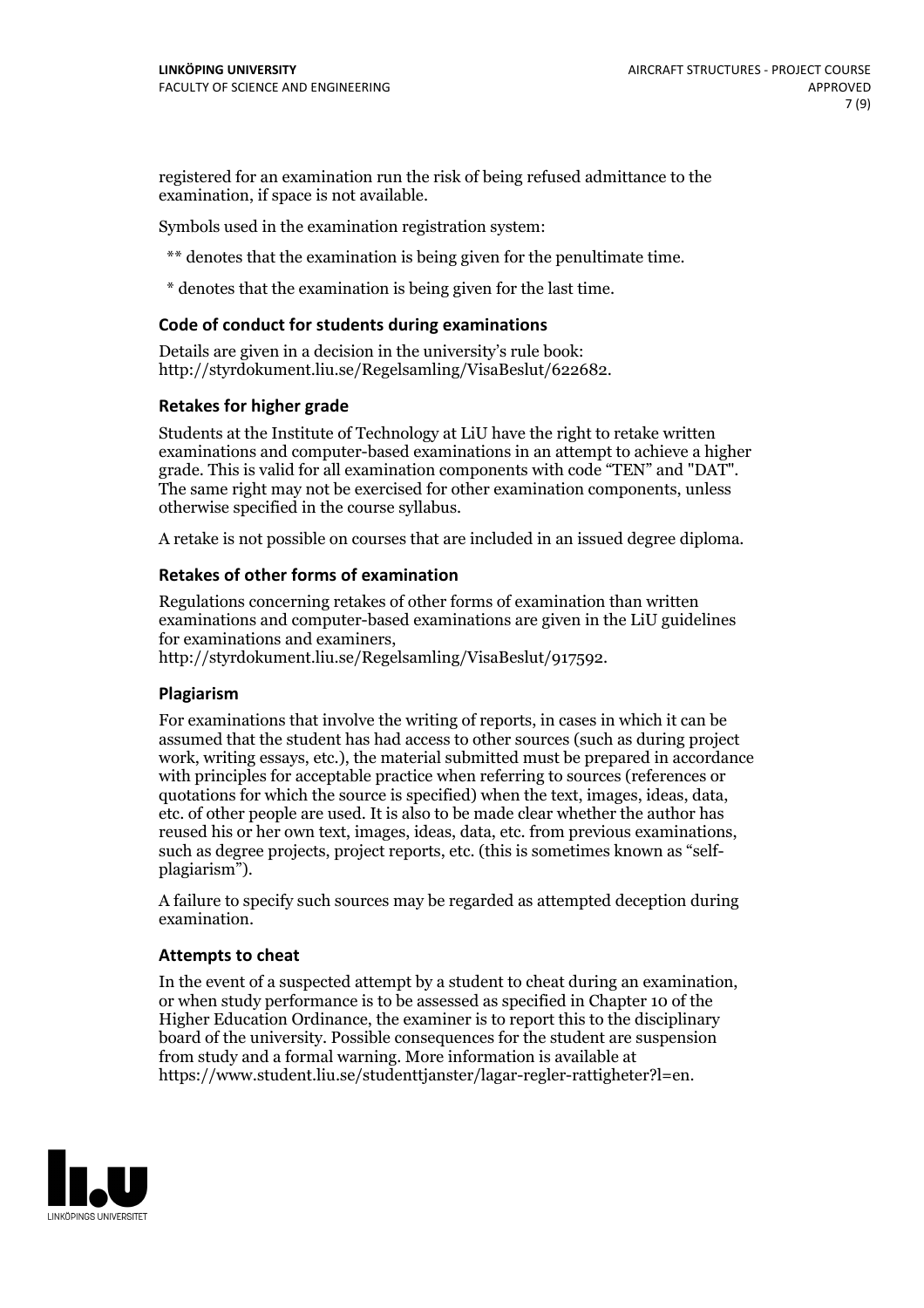#### **Grades**

The grades that are preferably to be used are Fail (U), Pass (3), Pass not without distinction  $(4)$  and Pass with distinction  $(5)$ .

- 1. Grades U, 3, 4, 5 are to be awarded for courses that have written
- examinations. 2. Grades Fail (U) and Pass (G) may be awarded for courses with <sup>a</sup> large degree of practical components such as laboratory work, project work and group work. 3. Grades Fail (U) and Pass (G) are to be used for degree projects and other
- independent work.

#### **Examination components**

- 
- 1. Grades U, 3, 4, <sup>5</sup> are to be awarded for written examinations (TEN). 2. Examination components for which the grades Fail (U) and Pass (G) may be awarded are laboratory work (LAB), project work (PRA), preparatory written examination (KTR), oral examination (MUN), computer-based
- examination (DAT), home assignment (HEM), and assignment (UPG). 3. Students receive grades either Fail (U) or Pass (G) for other examination components in which the examination criteria are satisfied principally through active attendance such as other examination (ANN), tutorial group (BAS) or examination item (MOM). 4. Grades Fail (U) and Pass (G) are to be used for the examination
- components Opposition (OPPO) and Attendance at thesis presentation (AUSK) (i.e. part of the degree project).

For mandatory components, the following applies: If special circumstances prevail, and if it is possible with consideration of the nature of the compulsory component, the examiner may decide to replace the compulsory component with another equivalent component. (In accordance with the LiU Guidelines for education and examination for first-cycle and second-cycle education at Linköping University, http://styrdokument.liu.se/Regelsamling/VisaBeslut/917592).

For written examinations, the following applies: If the LiU coordinator for students with disabilities has granted a student the right to an adapted examination for a written examination in an examination hall, the student has the right to it. If the coordinator has instead recommended for the student an adapted examination or alternative form of examination, the examiner may grant this if the examiner assesses that it is possible, based on consideration of the course objectives. (In accordance with the LiU Guidelines for education and examination for first-cycle and second-cycle education at Linköping University, http://styrdokument.liu.se/Regelsamling/VisaBeslut/917592).

The examination results for a student are reported at the relevant department.

### **Regulations (applyto LiU in its entirety)**

The university is a government agency whose operations are regulated by